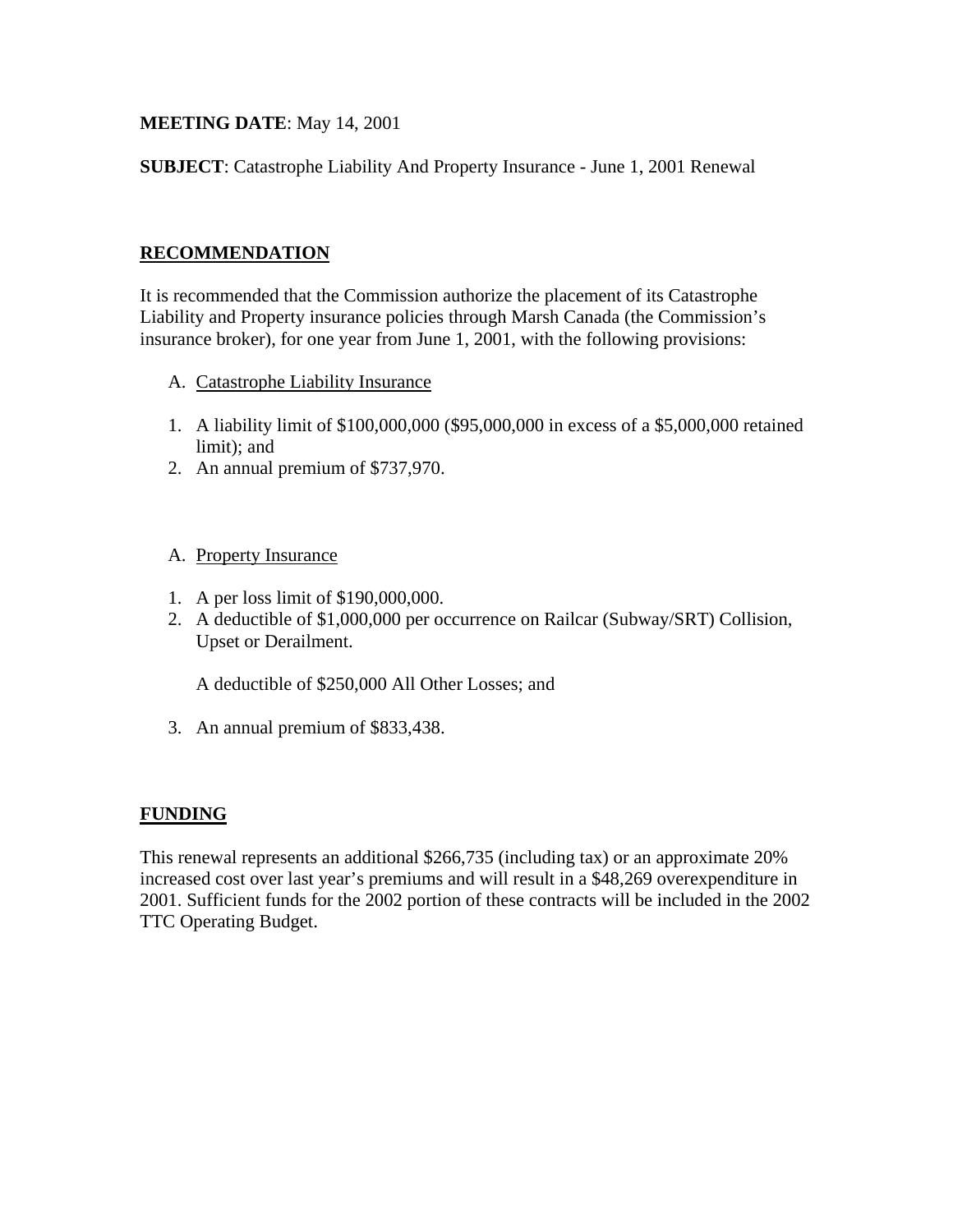## **BACKGROUND**

On May 8, 2000, the Commission authorized the placement of its insurance for a oneyear term ending June 1, 2001. The Commission's existing Catastrophe and Property Insurance policies expire 12:01 a.m. June 1, 2001 and must be renewed.

# **DISCUSSION**

The Commission's insurance broker, Marsh Canada, went out for tender on the Commission's behalf and negotiated with the respondents (insurance underwriters) to place both the Catastrophe Liability and Property insurances for a one-year term starting June 1, 2001. Results are summarized in the table below.

|                | <b>POLICY</b>       | <b>CURRENT</b> | <b>NEW</b>  | <b>INCREASE</b>   |
|----------------|---------------------|----------------|-------------|-------------------|
| <b>POLICY</b>  | <b>LIMITS</b>       | PREMIUM *      | PREMIUM *   | <b>OVER PRIOR</b> |
|                |                     |                |             | <b>YEAR</b>       |
|                | \$95 million excess | \$662,796      | \$737,970   | \$75,174          |
| A. Catastrophe | of \$5 million      |                |             |                   |
| Liability      |                     |                |             |                   |
| Insurance      |                     |                |             |                   |
| • Property     | \$190 million       | 641,877        | 833,438     | 191,561           |
| Insurance      |                     |                |             |                   |
| <b>TOTAL</b>   |                     | \$1,304,673    | \$1,571,408 | \$266,735         |

\* Includes 8% P.S.T.

## A. Catastrophe Liability Insurance

Catastrophe Liability provides coverage against third party claims for bodily injury, death or damage to the property of others arising from the Commission's operations.

Marsh Canada obtained quotes for the Catastrophe Liability insurance with instructions to renew at the current limits. Of the current seven underwriters on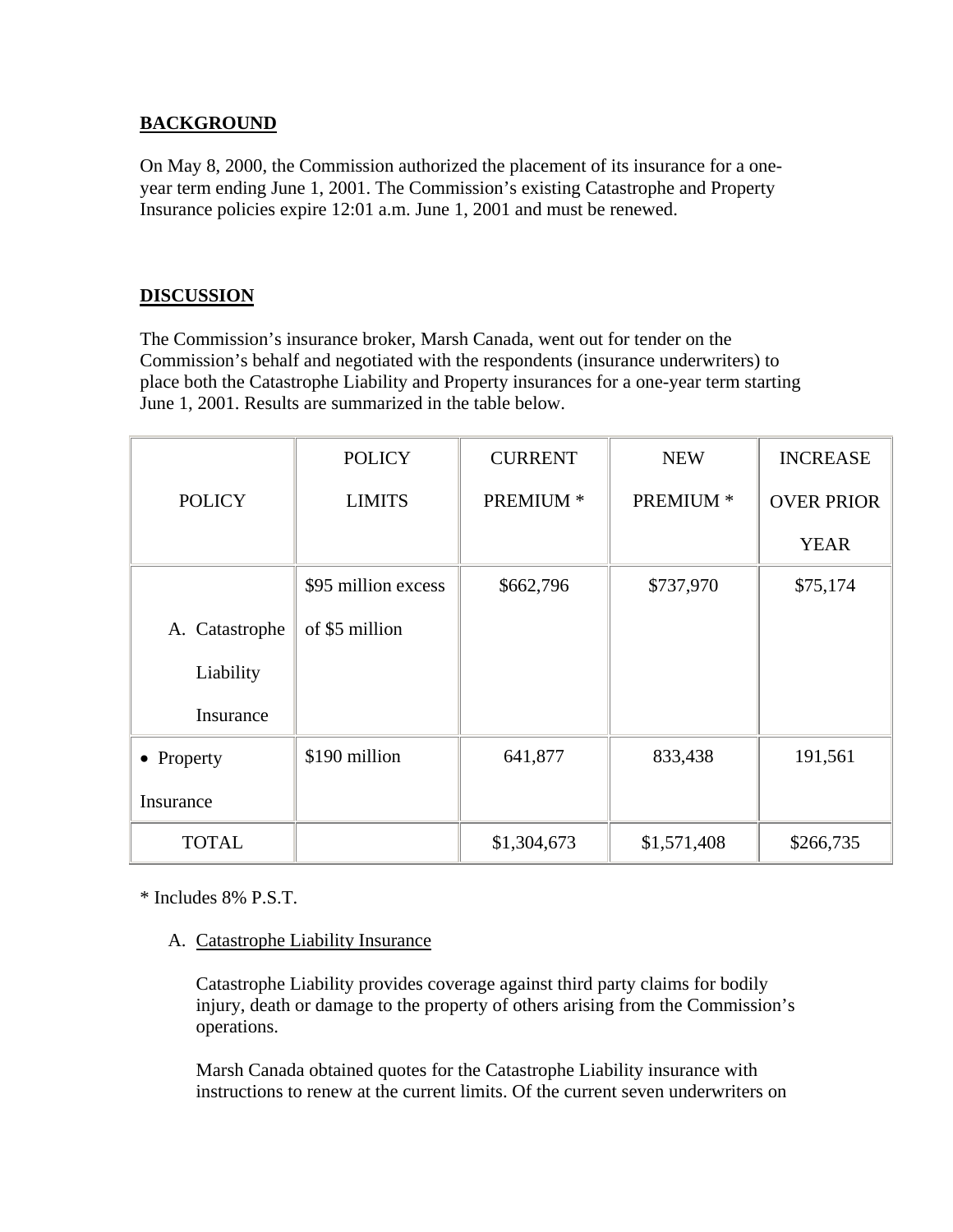risk, six are returning with the exception being American Home Assurance Company who did not wish to continue. The existing insurers absorbed American Home's level of participation.

Eight other alternate insurers were approached but declined to participate. The increase in premiums over last year is approximately 11.3% and can be attributed to the general overall market hardening or market correction that has seen 'Good Risk' companies rates increase 15% to 20%.

B. Property Insurance

This insurance protects the Commission's assets against loss caused by all risks including, fire, explosion and structural collapse.

Marsh Canada was asked to place the Property insurance renewal with an increase in the limit of coverage by \$10 million from \$180 million to \$190 million. This higher coverage is arrived at by taking into consideration the replacement cost for the TTC's highest valued property (Wilson Bus Garage and Natural Gas Depot) if a disaster were to strike. Currently three underwriters provide coverage over a Primary layer and two excess layers. Gerling Canada has asked to be removed from the primary level but will stay on in the excess layers. ING Wellington Insurance Company and Commonwealth Insurance Company have agreed to split Gerling's participation in the Primary level which has now been adjusted to \$10 million (down from the previous \$15 million limit). As well, eight other alternate insurers were approached but declined to participate.

The increase in premium over last year is approximately 29.8% and can be attributed to a number of contributing factors as follows;

- 1. General 'hardening' or increase in the market for 'Good Risk' companies from 15% to 20%; and
- 2. TTC's claim loss history over the last five years; and
- 3. Increase value of assets insured from \$7.335 billion to \$7.717 billion (5.2%); and
- 4. Increased limit of \$10 million from \$180 million to \$190 million.

## **JUSTIFICATION**

Insurance coverage is required to protect the Commission against catastrophic losses arising from its operations and also to protect its capital assets against losses caused by all risks including fire, explosion and collapse. This insurance will be renewed with additional coverage along with increased costs.